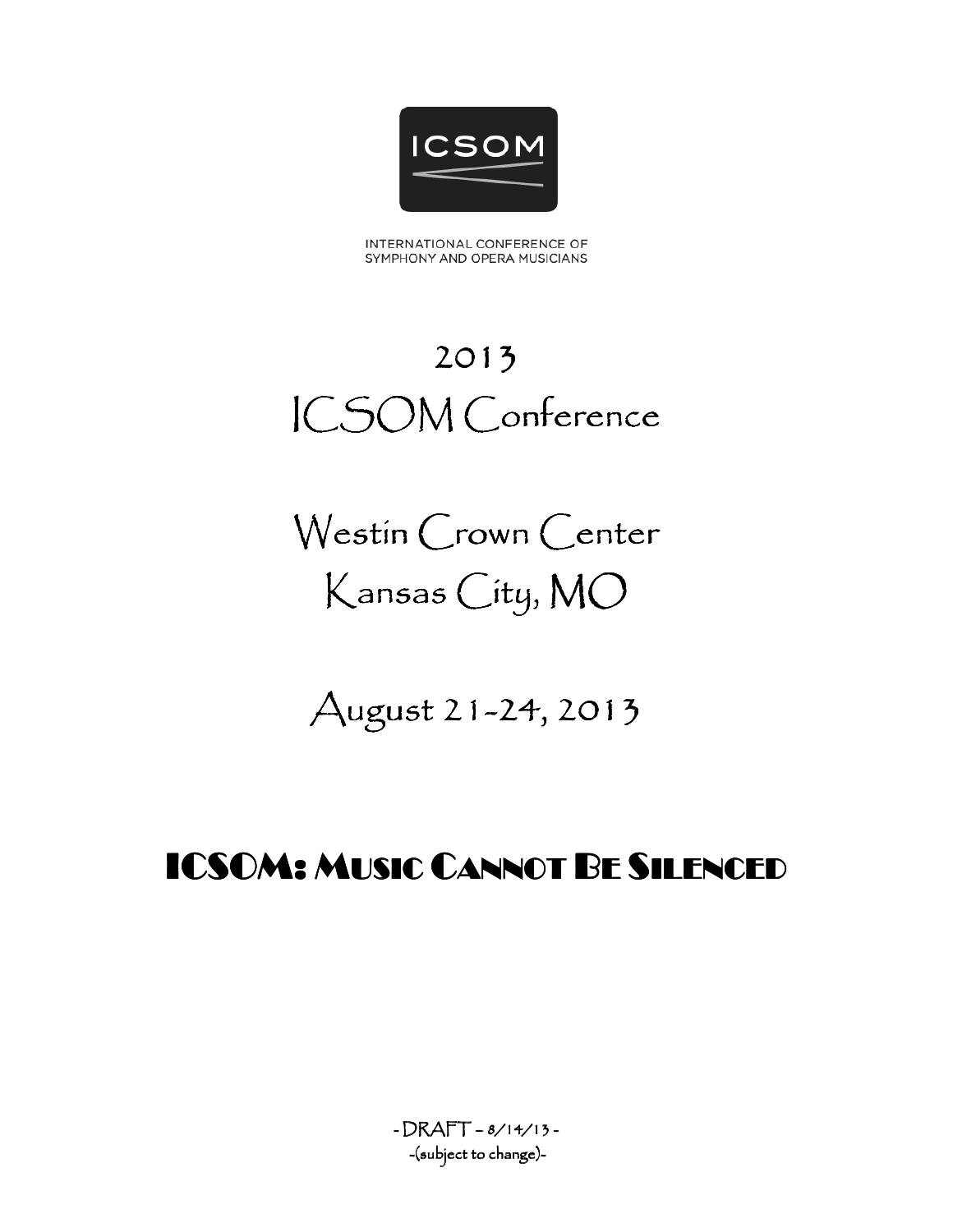2013 ICSOM Conference Westin Crown Center Kansas City, MO

# ICSOM: MUSIC CANNOT BE SILENCED

# TUESDAY EVENING – AUGUST 20

**7:00PM – 9:30 PM -** Negotiating Orchestras Breakout Session (attorneys attend as observers)

# $WEDNESDAY - AUGUST 21$

**8:30AM - 9:30AM** – *New Delegate Breakfast* 

**General Session begins:**

**9:45AM – 11:45AM** – Welcome & Introduction of ICSOM Governing Board

Roll Call of Orchestras

Introduction of Guests and Attendees

**Welcoming Remarks** – Kansas City Mayor Sly James

Stephen Multer, conference coordinator and co-host; Richard Albrecht, Local 34-627 Secretary-Treasurer; Frank Byrne, Kansas City Symphony Exec. Director; Tom Reel, assistant conference coordinator

Approval of 2012 Minutes

**Officer Reports** –

Chairman, President Secretary, Treasurer, *Senza Sordino* Editor

**Membership Committee Report** – Laura Ross, chair

**Nominating Committee Report** – Eric Arbiter, chair

[ICSOM video trailer]

# **11:45AM – 1:15 PM –** LUNCH

# **1:15PM – 2:45PM** –

*Presentation:* Randall Whatley, President of Cypress Media Group (www.cypressmedia.net)

# **2:45PM – 3:00PM –** BREAK

 $-DRATT - 8/14/13 -$ -(subject to change)-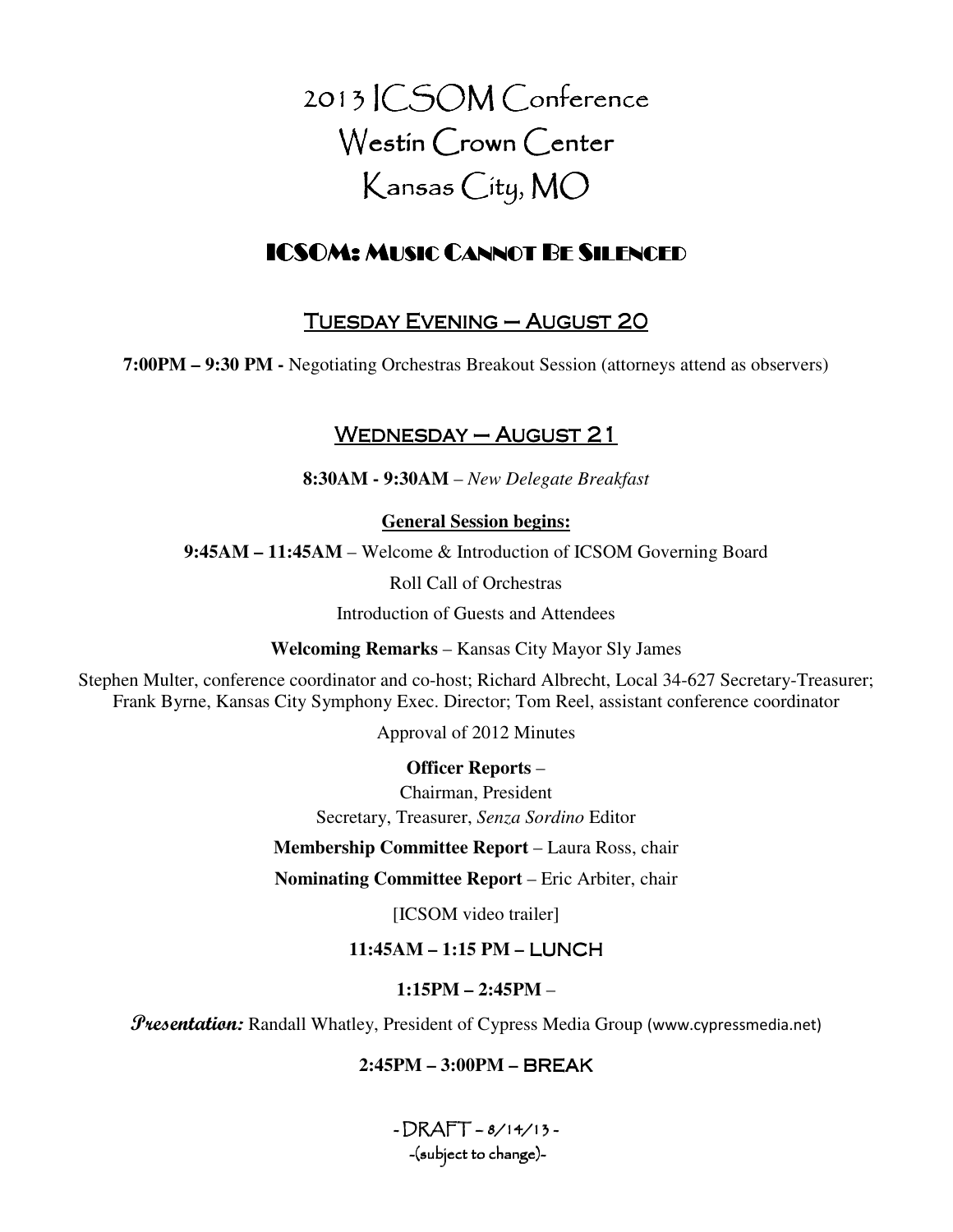#### **3:00PM – 4:45PM** –

**Presentation:** St. Paul (Leslie Shank), Atlanta (Michael Moore), Indianapolis (Richard Graef), Minnesota (Tim Zavadil, Marcia Peck, Kevin Watkins, Paul Gunther, Norbert Nielubowski)

**5:15PM** – first Trolley departs for tour and concert in the Kauffman Center for the Performing Arts

# **7:30 PM –** MIXER: at the Westin

# <u>THURSDAY – AUGUST 22</u>

**9:00AM – 9:15AM** – Announcements

Roll Call of Orchestras

Nominations

**9:15AM – 12:00PM –** 

**Electronic Media Committee Report** – Bill Foster & Matt Comerford, Co-chairs

**AFM Convention Report** – Matt Comerford,  $3<sup>rd</sup>$  Delegate

**TMA** – President Tom Mendel

Presentation: Mark Lindsay, Board Chair of American Symphonic Advocacy Project (ASAP)

#### **TOWN HALL I – ICSOM Delegates and Officers only**

#### **12:00PM – 1:30PM – LUNCH**

#### **1:30PM – 2:30PM** –

#### **AFM President** – Ray Hair

*Breakout Session explanations* 

#### **2:30PM – 2:50PM –** BREAK

**2:50PM – 5:00PM** –

**PCC Panel moderated by Bruce Ridge: RMA** *–* Gail Kruvand-Moye, **OCSM** – President Matthew Heller, **ROPA** – President Carla Lehmeier-Tatum

#### **Member at Large/Delegate Breakout Session**

#### **5:00PM - 7:00PM –** DINNER *(GB with AFM President)*

#### **7:00PM – 9:30PM** –

**Evening Breakout Sessions** (Nathan Kahn – musician/board participation, Kevin Case - overscale, Randall Whatley – public relations, Bill Moriarity – comprehensive pension discussion, Rochelle Skolnick – health care issues)

> $-DRAFT - 8/14/13 -$ -(subject to change)-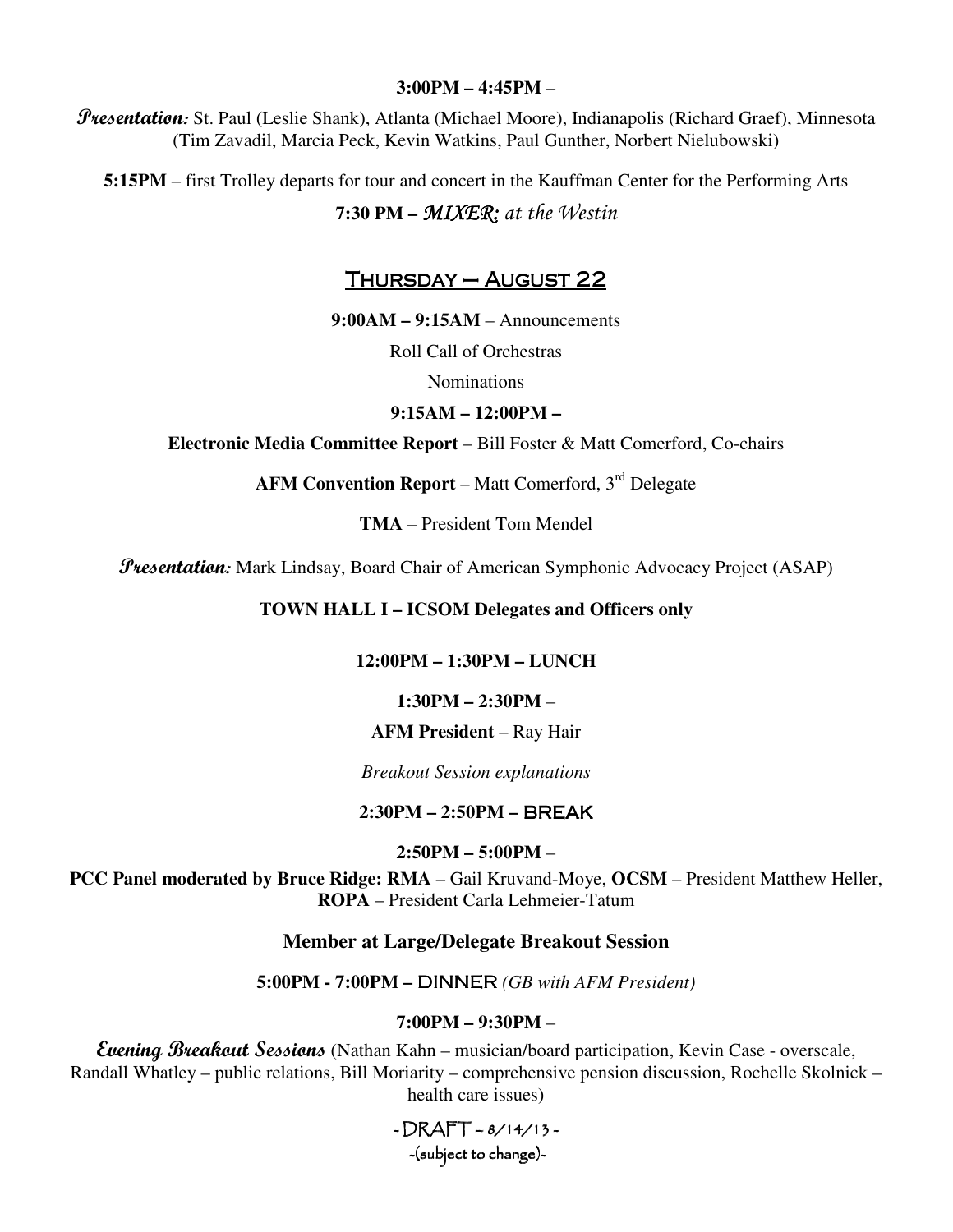#### $F$ RIDAY – AUGUST 23

**9:30AM – 9:45AM** – Announcements

Roll Call

Nominations

**9:45AM – 10:45AM –** 

**Conductor Evaluation -** Michael Moore, administrator

**Abe Torchinsky ICSOM Emeritus Program** 

**Orchestra-L** – Paul Gunther, moderator

**ICSOM Directory** – Paul Gunther & Richard Levine

**Strike Fund –**Brian Rood, Trustee

#### **10:45AM – 12:15PM**

*Presentation:* Symphonic Services Division

**12:15PM – 1:45 PM –** LUNCH

**1:45PM – 3:30PM –** 

Announcements Nominations

Presentation: **Delegate Duel 2 - The Reckoning** – Susan Martin, ICSOM General Counsel

#### **3:30PM – 3:45PM -** BREAK

**3:45PM – 5:45PM –** TOWN MEETING **–** Governing Board, Delegates and Alternate Delegates Only

SSD & Local Officer meeting with Jay Blumenthal (Union Hill)

#### **EVENING OFF**

*(Alternate Event: 7:10PM matchup between the KC Royals & Washington Nationals)* 

#### $SATURDAY - AUGUST 24$

**10:00AM - ??** – Announcements

Roll Call

Candidates Speeches & Election

#### Resolutions

**Conference Sites Selection** – 2014 (Los Angeles) 2015 -

> $-DRAPT - 8/14/13 -$ -(subject to change)-